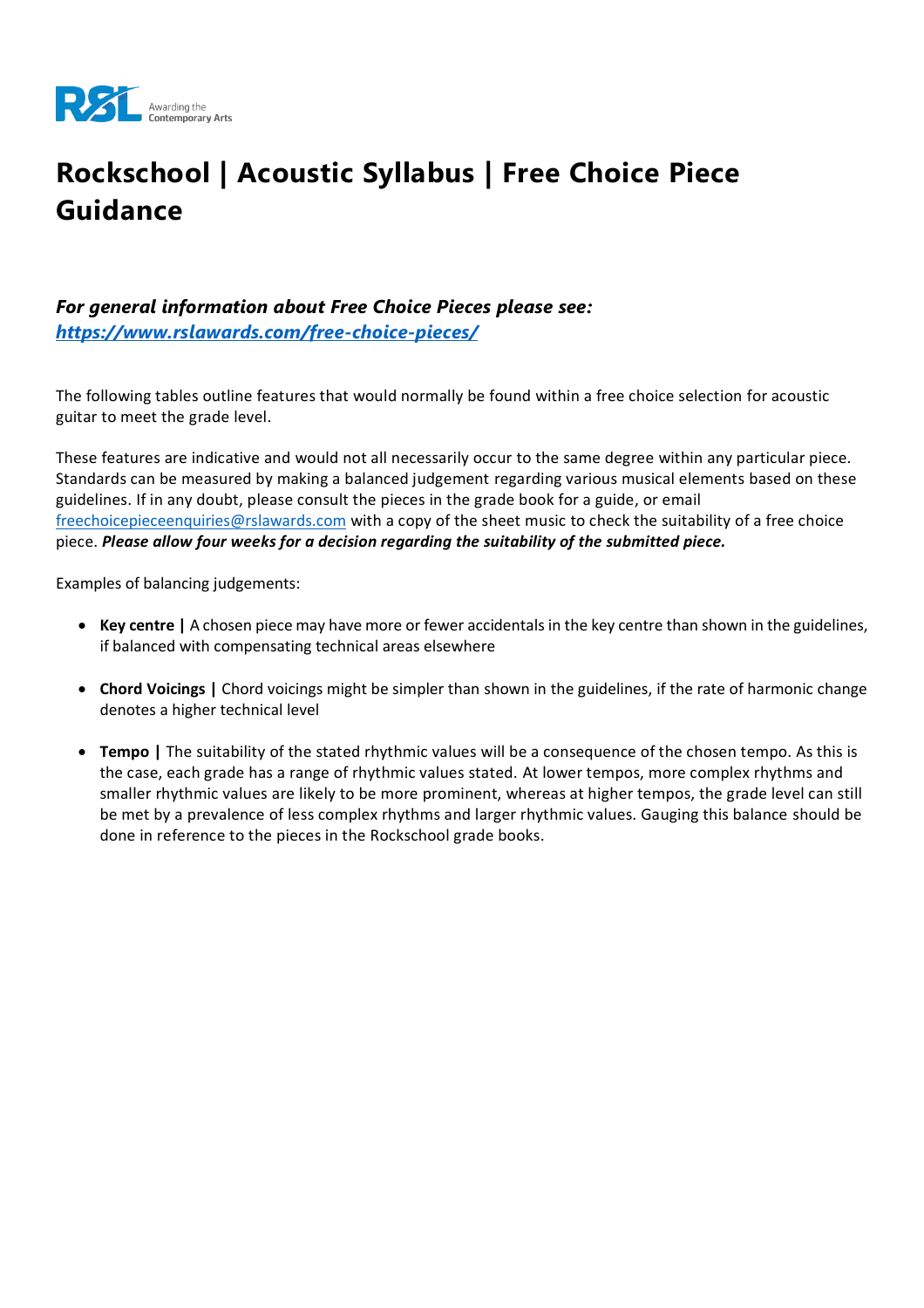#### **FREE CHOICE PIECE GUIDELINES | Debut**

| <b>Duration</b>                            | 40 secs-1 min 20 secs                                                                                                                                                                                                                                                                                    |
|--------------------------------------------|----------------------------------------------------------------------------------------------------------------------------------------------------------------------------------------------------------------------------------------------------------------------------------------------------------|
| <b>Harmonic features &amp;</b><br>tonality | Chord types generally will not extend beyond triads, and tonality will be<br>predominantly diatonic                                                                                                                                                                                                      |
| <b>Tempo</b>                               | 60-130 bpm                                                                                                                                                                                                                                                                                               |
| <b>Time signatures</b>                     | Simple time signatures, ie. 4/4, 3/4                                                                                                                                                                                                                                                                     |
| <b>Rhythmic values</b>                     | Dependent on tempo: whole, half, quarter, 8th notes and rests, occasional dotted<br>half notes or dotted quarter notes                                                                                                                                                                                   |
| <b>Dynamics</b>                            | None, or very simple/sparse                                                                                                                                                                                                                                                                              |
| <b>Articulation</b>                        | None, or very simple/sparse                                                                                                                                                                                                                                                                              |
| <b>Melodic features</b>                    | Melodies will be predominantly diatonic<br>Small intervallic transitions in melody unless adjacent strings<br>Passages will remain on single strings, or move at a slow tempo to adjacent strings<br>String skipping is very minimal                                                                     |
| <b>Physical techniques</b>                 | Chords will largely be limited to three-string voicings, or occasional four strings (if<br>predominantly open)<br>Harmonic rate of change is slow, giving time for preparation<br>Requirement for muting techniques is minimal<br>Passages only require basic fingerstyle technique or picking technique |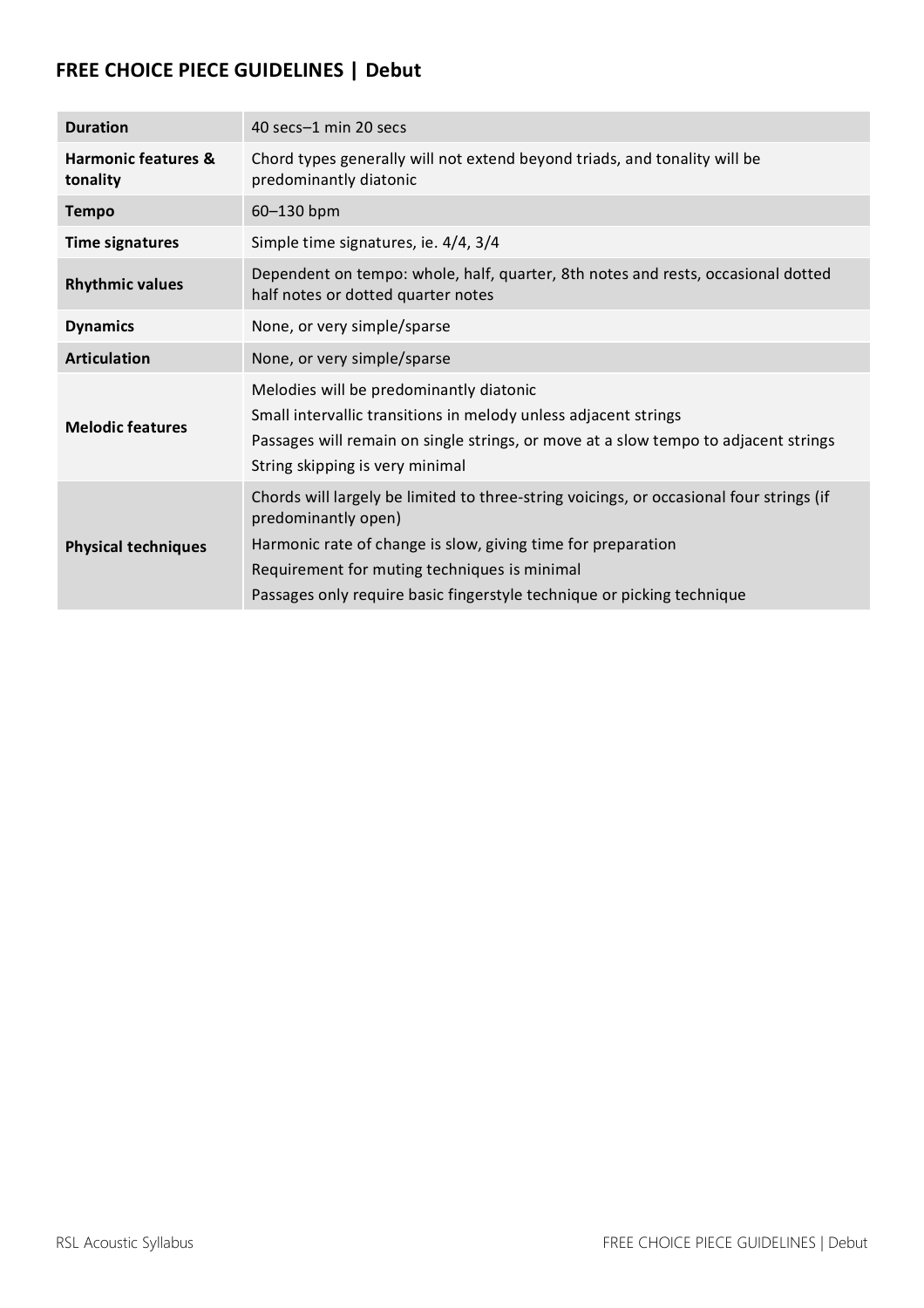| <b>Duration</b>                            | 50 secs $-1$ min 30 secs                                                                                                                                                                                                                                                                                                                                                                                                                                  |
|--------------------------------------------|-----------------------------------------------------------------------------------------------------------------------------------------------------------------------------------------------------------------------------------------------------------------------------------------------------------------------------------------------------------------------------------------------------------------------------------------------------------|
| <b>Tempo</b>                               | 60-140 bpm                                                                                                                                                                                                                                                                                                                                                                                                                                                |
| <b>Time signatures</b>                     | Simple, or basic compound time signatures, ie. 4/4, 3/4, 6/8                                                                                                                                                                                                                                                                                                                                                                                              |
| <b>Rhythmic values</b>                     | Dependent on tempo: 8th notes and rests, occasional dotted 8th notes and<br>syncopations, occasional 16th notes, and very occasional non-complex triplet<br>groupings                                                                                                                                                                                                                                                                                     |
| <b>Dynamics</b>                            | Simple dynamics [P, F, MP, MF]. Subtle transitions will be very infrequent                                                                                                                                                                                                                                                                                                                                                                                |
| <b>Articulation</b>                        | Simple changes in articulation and phrasing, occasional staccato                                                                                                                                                                                                                                                                                                                                                                                          |
| <b>Harmonic features &amp;</b><br>tonality | Chord types generally will not extend beyond triads, and tonality will be<br>predominantly diatonic, but there may be occasional closely related non-diatonic<br>chords                                                                                                                                                                                                                                                                                   |
| <b>Melodic features</b>                    | Melodies will be predominantly diatonic<br>Small intervallic transitions in melody unless adjacent strings<br>Passages will largely span adjacent strings                                                                                                                                                                                                                                                                                                 |
| <b>Physical techniques</b>                 | Chords may feature 5 strings, or 6 strings but with very simple fretting. '5' chords can<br>be fretted. Harmonic rate of change is moderate, giving time for preparation<br>Melodic passages will remain on single strings, or move at a moderate tempo to an<br>adjacent string. String skipping may occasionally feature. Melodic work might be<br>harmonised with occasional double stops<br>Basic muting techniques and very occasional simple slides |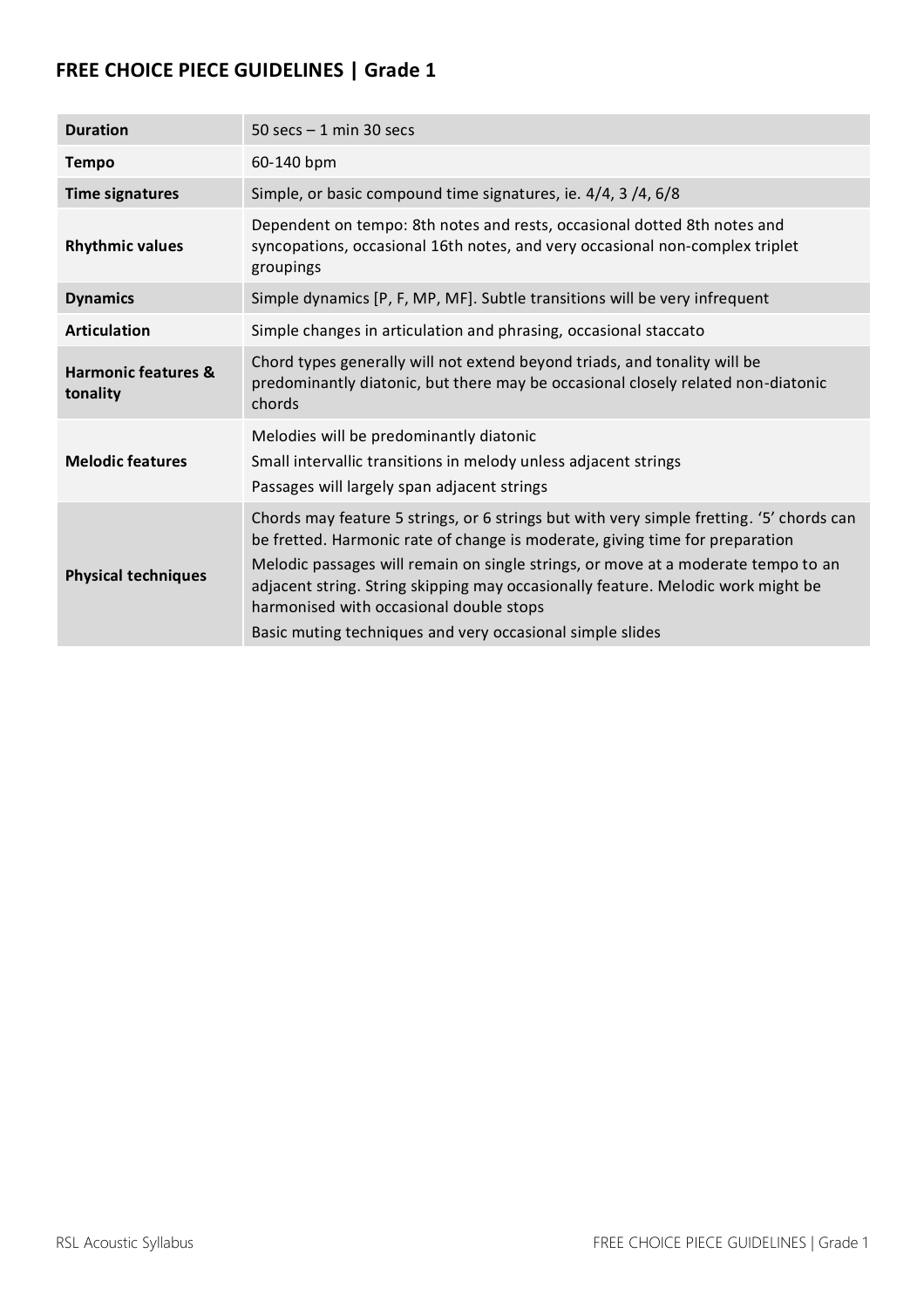| <b>Duration</b>                            | 1 min 10 secs-1 min 45 secs                                                                                                                                                                                                                                                                                                                                                                                                                       |
|--------------------------------------------|---------------------------------------------------------------------------------------------------------------------------------------------------------------------------------------------------------------------------------------------------------------------------------------------------------------------------------------------------------------------------------------------------------------------------------------------------|
| <b>Tempo</b>                               | 60-140 bpm                                                                                                                                                                                                                                                                                                                                                                                                                                        |
| <b>Time signatures</b>                     | 4/4 (straight or swung), 3/4, 2/4, 6/8, 12/8                                                                                                                                                                                                                                                                                                                                                                                                      |
| <b>Rhythmic values</b>                     | Dependent on tempo: 16th notes and rests, dotted 8th notes and syncopations,<br>occasional 16th note syncopation, non-complex triplet groupings                                                                                                                                                                                                                                                                                                   |
| <b>Dynamics</b>                            | Simple dynamics [P, F, MP, MF], crescendo (<) and diminuendo (>)                                                                                                                                                                                                                                                                                                                                                                                  |
| <b>Articulation</b>                        | Frequent changes in articulation and phrasing, slurs and simple use of<br>staccato/accented articulation.<br>Occasional hammer-ons, pull-offs and slides                                                                                                                                                                                                                                                                                          |
| <b>Melodic features</b>                    | Melodies will be predominantly diatonic but chromatic notes may occur                                                                                                                                                                                                                                                                                                                                                                             |
| <b>Harmonic features &amp;</b><br>tonality | Chord types might extend to 7ths, and tonality will be predominantly diatonic, but<br>there may be occasional closely related non-diatonic chords                                                                                                                                                                                                                                                                                                 |
| <b>Physical techniques</b>                 | Chords may feature up to 6 strings, including occasional simple major and minor<br>barre chord shapes. Harmonic rate of change is moderate<br>Melodic passages may move at a faster rate between strings. String skipping may<br>feature more frequently<br>Can be performed with plectrum or fingers, unless stipulated<br>Melodic work might be harmonised with occasional 6ths or thirds<br>Basic RH and LH muting, and some legato techniques |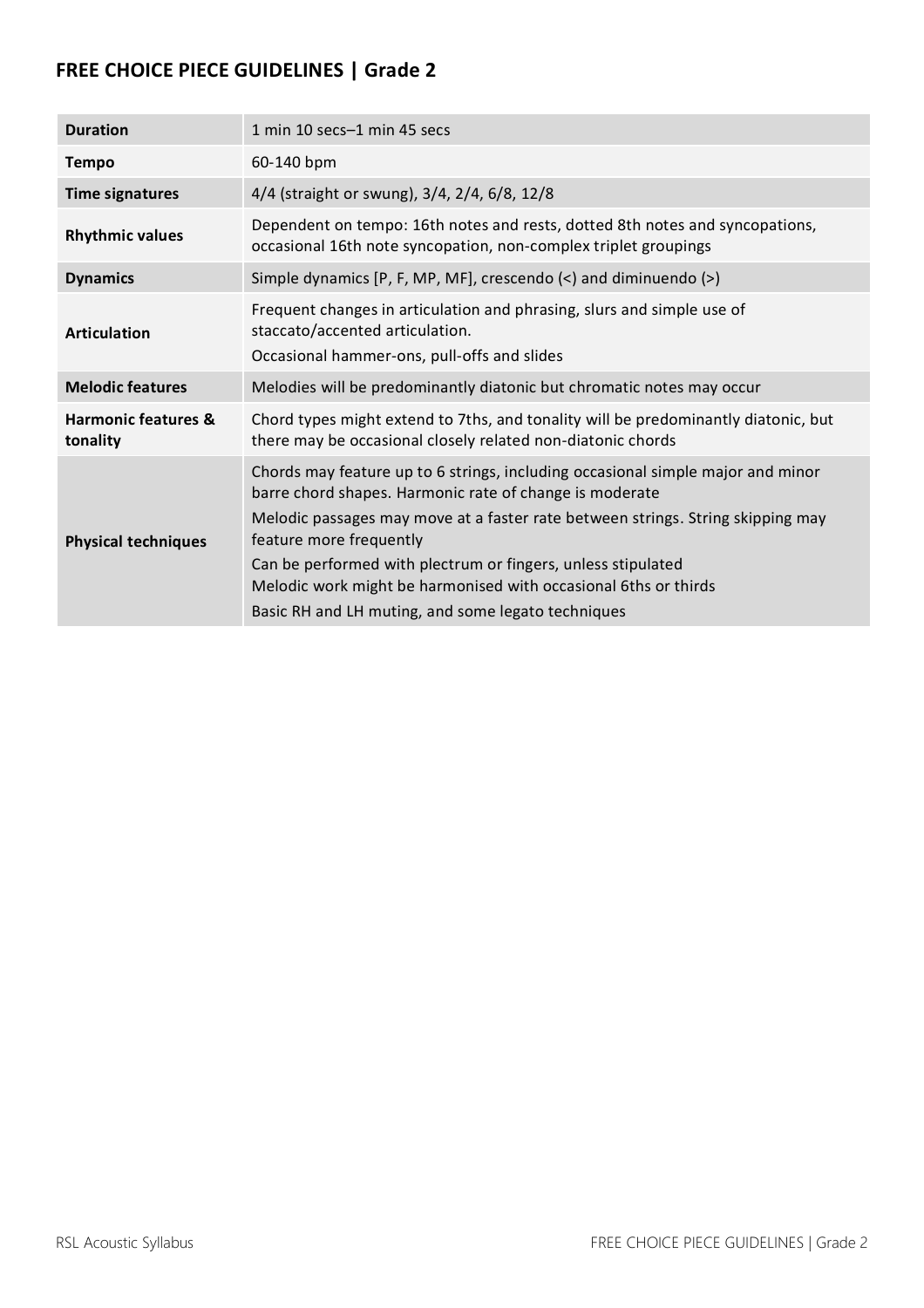| <b>Duration</b>                            | 1 min 30 secs $-2$ mins                                                                                                                                                                                                                                                                                                                                                                                          |
|--------------------------------------------|------------------------------------------------------------------------------------------------------------------------------------------------------------------------------------------------------------------------------------------------------------------------------------------------------------------------------------------------------------------------------------------------------------------|
| <b>Tempo</b>                               | 60-150 bpm                                                                                                                                                                                                                                                                                                                                                                                                       |
| <b>Time signatures</b>                     | 4/4 (straight or swung), 3/4, 2/4, 6/8, 12/8                                                                                                                                                                                                                                                                                                                                                                     |
| <b>Rhythmic values</b>                     | 16th notes and rests in more complex groupings, 16th note syncopation, more<br>frequent triplet groupings. Simpler rhythms appear in conjunction with other<br>elements (eg. more detailed harmonic work)                                                                                                                                                                                                        |
| <b>Dynamics</b>                            | $[P, F, MP, MF],$ crescendo $\langle$ and diminuendo $\langle$ >)                                                                                                                                                                                                                                                                                                                                                |
| <b>Articulation</b>                        | Staccato can be more repetitive at this grade. Occasional hammer-ons, pull-offs and<br>slides, which can be repeated or extended                                                                                                                                                                                                                                                                                 |
| <b>Melodic features</b>                    | Melodies will be predominantly diatonic but chromatic notes may occur                                                                                                                                                                                                                                                                                                                                            |
| <b>Harmonic features &amp;</b><br>tonality | Chord types might extend to 7ths, and tonality will be predominantly diatonic, but<br>there may be occasional closely related non-diatonic chords                                                                                                                                                                                                                                                                |
| <b>Physical techniques</b>                 | Melodic passages can incorporate basic string skipping and position shifts. Melodic<br>work might be occasionally harmonised with thirds, sixths or octaves<br>Harmonic rate of change is moderate but can include some more challenging<br>sequences<br>Rhythmic groupings may differ more frequently<br>Muting and legato techniques might be more frequent or pose some increasing but<br>moderate challenges |
| Solo/development                           | Open, solo or development sections are not obligatory, but if included should not<br>exceed 8 bars' length as a guide.                                                                                                                                                                                                                                                                                           |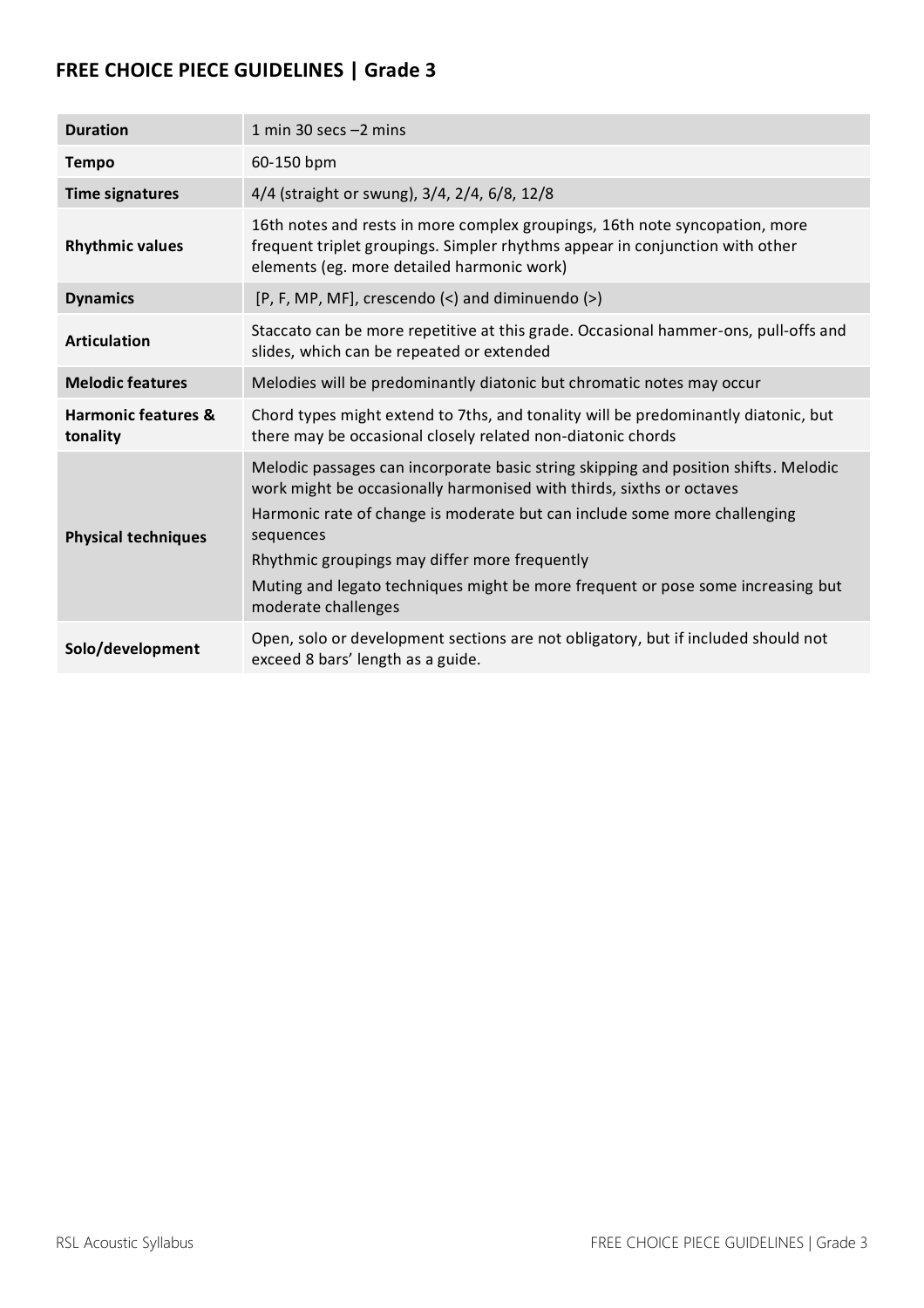| <b>Duration</b>                            | 1 min 45 secs-2 min 15 secs                                                                                                                                                                                                                                                                                                                                                                                                                                          |
|--------------------------------------------|----------------------------------------------------------------------------------------------------------------------------------------------------------------------------------------------------------------------------------------------------------------------------------------------------------------------------------------------------------------------------------------------------------------------------------------------------------------------|
| <b>Tempo</b>                               | 60-150 bpm                                                                                                                                                                                                                                                                                                                                                                                                                                                           |
| <b>Time signatures</b>                     | 4/4 (straight or swung), 3/4, 2/4, 6/8, 12/8. Time signature changes may occur very<br>infrequently                                                                                                                                                                                                                                                                                                                                                                  |
| <b>Rhythmic values</b>                     | 16th notes and rests in more complex groupings, 16th note syncopation. Simpler<br>rhythms appear in conjunction with other elements (e.g. more detailed harmonic<br>work). There may be occasional triplet rhythm permutations                                                                                                                                                                                                                                       |
| <b>Dynamics</b>                            | [P, F, MP, MF], crescendo (<) and diminuendo (>)                                                                                                                                                                                                                                                                                                                                                                                                                     |
| <b>Articulation &amp; phrasing</b>         | Articulation and phrasing will have more variety. Staccato can be more predominant<br>at this grade. Occasional hammer-ons, pull-offs and slides, which can be repeated or<br>extended points                                                                                                                                                                                                                                                                        |
| <b>Melodic features</b>                    | Intervallic transitions over an octave may occur, and chromatic notes may occur more<br>frequently                                                                                                                                                                                                                                                                                                                                                                   |
| <b>Harmonic features &amp;</b><br>tonality | Chords might occasionally extend beyond 7ths, and tonality may be diatonic or based<br>in a modal key centre.<br>Non-diatonic chords might occur more frequently                                                                                                                                                                                                                                                                                                     |
| <b>Physical techniques</b>                 | Melodic passages can skip strings more frequently, and incorporate more frequent<br>position shifts<br>Melodic work might be harmonised with thirds, sixths or octaves<br>Rhythmic groupings may differ more frequently<br>Muting and legato techniques might be more frequent or pose some increasing<br>challenges<br>Melody and accompaniment voicings may appear in one part<br>Variety in voicings and accompaniment styles within sections<br>Capo may be used |
| Solo/development                           | Open solo or development sections are not obligatory, but if included should not<br>exceed 16 bars' length as a guide                                                                                                                                                                                                                                                                                                                                                |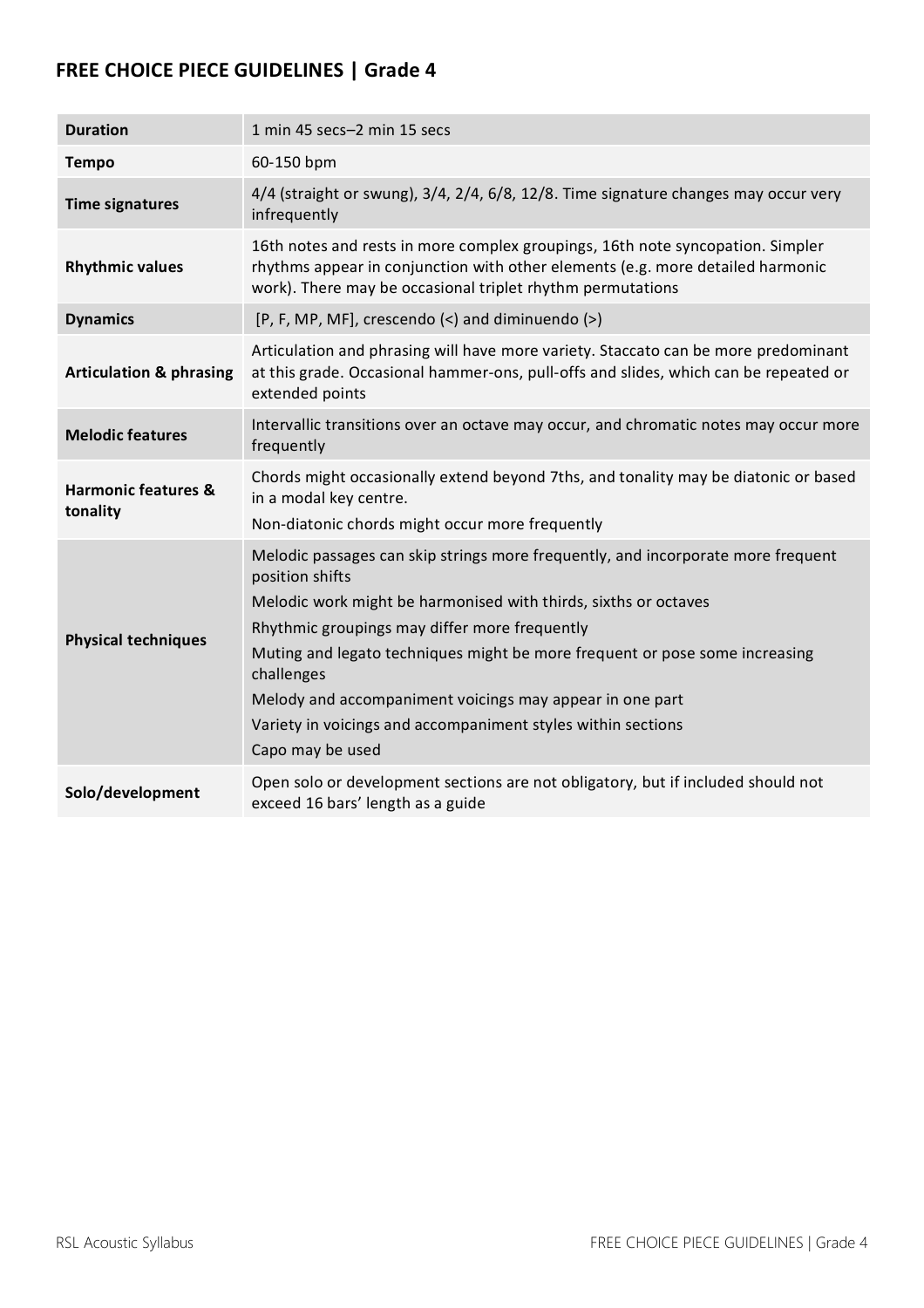| <b>Duration</b>                            | 2 mins-2 mins 45 secs                                                                                                                                                                                                                                                                                                                             |
|--------------------------------------------|---------------------------------------------------------------------------------------------------------------------------------------------------------------------------------------------------------------------------------------------------------------------------------------------------------------------------------------------------|
| <b>Tempo</b>                               | 60-160 bpm                                                                                                                                                                                                                                                                                                                                        |
| <b>Time signatures</b>                     | $4/4$ (straight or swung), $3/4$ , $2/4$ , $6/8$ , $12/8$ . There may be occasional time signature<br>changes                                                                                                                                                                                                                                     |
| <b>Rhythmic values</b>                     | 16th notes and rests in more complex groupings, occasional 32nd notes, 16th note<br>syncopation. Simpler rhythms appear in conjunction with other elements (e.g. more<br>detailed harmonic work). Triplet rhythm permutations may be more frequent                                                                                                |
| <b>Dynamics</b>                            | [P, F, MP, MF], crescendo (<) and diminuendo (>)                                                                                                                                                                                                                                                                                                  |
| <b>Articulation &amp; phrasing</b>         | Articulation and phrasing will have variety and there may be subtle differentiation<br>between voices                                                                                                                                                                                                                                             |
| <b>Melodic features</b>                    | Intervallic transitions over an octave may be more regular, and there may be more<br>frequent non-diatonic notes                                                                                                                                                                                                                                  |
| <b>Harmonic features &amp;</b><br>tonality | Chords types might extend to 9ths                                                                                                                                                                                                                                                                                                                 |
| <b>Rhythmic features</b>                   | Rhythmic groupings may differ frequently; faster note values may be more<br>repetitive/continuous                                                                                                                                                                                                                                                 |
| <b>Physical techniques</b>                 | Melodic passages can skip strings more frequently, and incorporate more frequent<br>position shifts<br>Melodic work might be harmonised with thirds, sixths or octaves<br>Muting and legato techniques will be reaching an upper intermediate level<br>Variety in voicings and accompaniment styles within sections<br>Simple alternative tunings |
| Solo/development                           | Open solo or development sections are not obligatory, but if included should not<br>exceed 16 bars' length as a guide                                                                                                                                                                                                                             |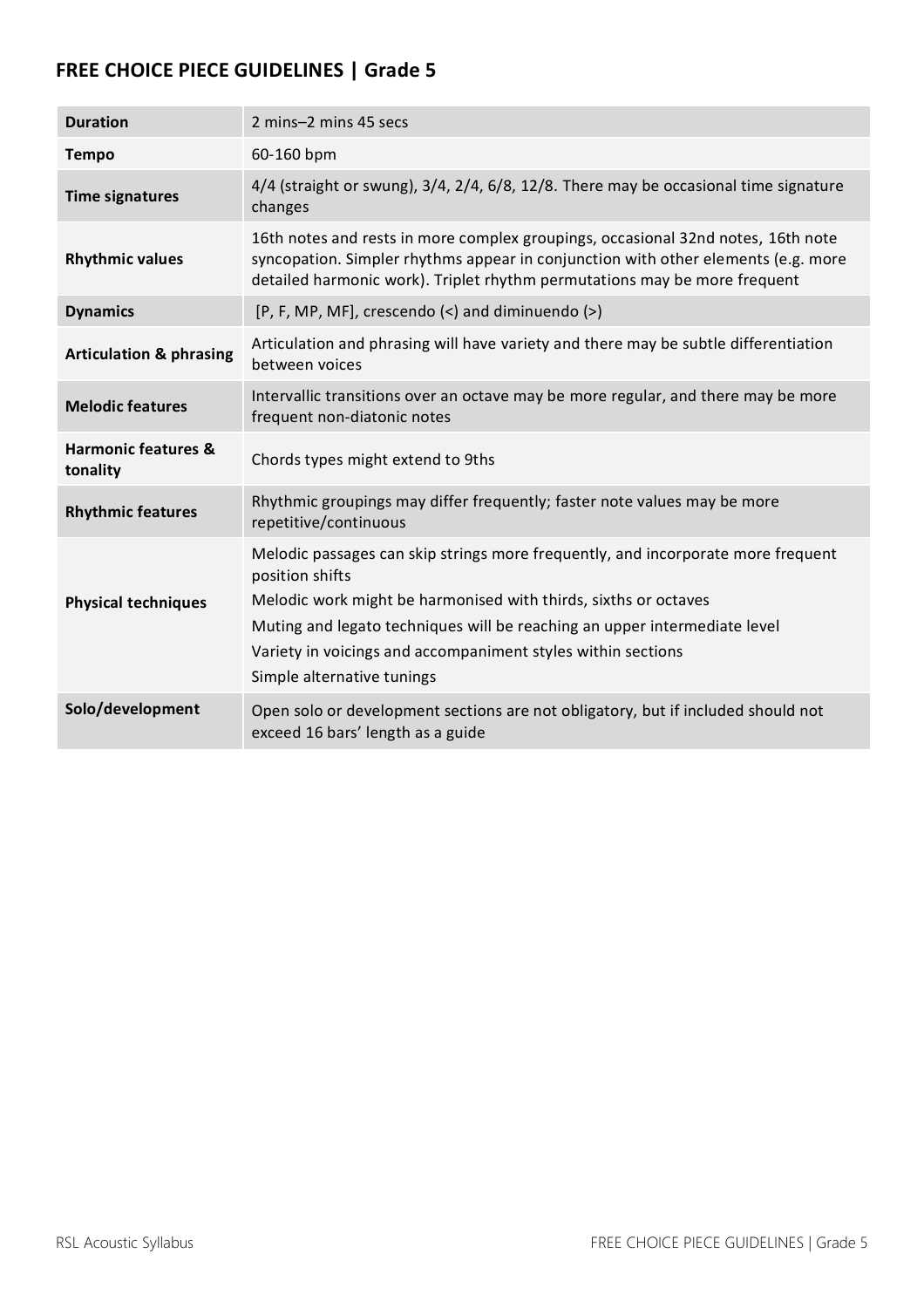| <b>Duration</b>                            | 2 min 15 secs-3 mins                                                                                                                                                                                                                                                                                                                                                                  |
|--------------------------------------------|---------------------------------------------------------------------------------------------------------------------------------------------------------------------------------------------------------------------------------------------------------------------------------------------------------------------------------------------------------------------------------------|
| <b>Tempo</b>                               | 50-200 bpm                                                                                                                                                                                                                                                                                                                                                                            |
| <b>Time signatures</b>                     | 4/4 (straight or swung), 3/4, 2/4, 6/8, 9/8, 12/8. There may be more regular time<br>signature changes, or occasional irregular time signatures such as 5/4, 5/8, 7/8 etc.                                                                                                                                                                                                            |
| <b>Rhythmic values</b>                     | 16th notes and rests in more complex groupings, 16th note triplets, 32nd notes and<br>frequent syncopation may occur. Simpler rhythms will appear in conjunction with<br>other elements (e.g. more detailed harmonic work). Tuplet figures may be more<br>complex                                                                                                                     |
| <b>Dynamics</b>                            | Any, with changes                                                                                                                                                                                                                                                                                                                                                                     |
| <b>Articulation &amp; phrasing</b>         | Articulation and phrasing will have variety, and there may be differentiation between<br>voices                                                                                                                                                                                                                                                                                       |
| <b>Melodic features</b>                    | Melodic content may be diatonic or based on modal scales, and there may be more<br>frequent chromaticism                                                                                                                                                                                                                                                                              |
| <b>Harmonic features &amp;</b><br>tonality | Chords may occasionally extend beyond 9ths, and include occasional alterations.<br>Modal interchange may occur. Temporary modulations may occur more frequently                                                                                                                                                                                                                       |
| <b>Rhythmic features</b>                   | Rhythmic groupings may differ frequently, and faster note values may be more<br>repetitive/continuous                                                                                                                                                                                                                                                                                 |
| <b>Physical techniques</b>                 | Chordal cluster voicings may be more advanced, denser and/or more frequent<br>Variety in voicings and accompaniment styles within sections<br>Alternate tunings may be used<br>Capo may be used<br>Percussive effects using the guitar's body may feature<br>Special expressive effects such as harmonics may feature<br>A full range of legato and non-legato techniques may feature |
| Solo/development                           | Open solo or development sections are not obligatory, but if included should not<br>exceed 16 bars' length as a guide                                                                                                                                                                                                                                                                 |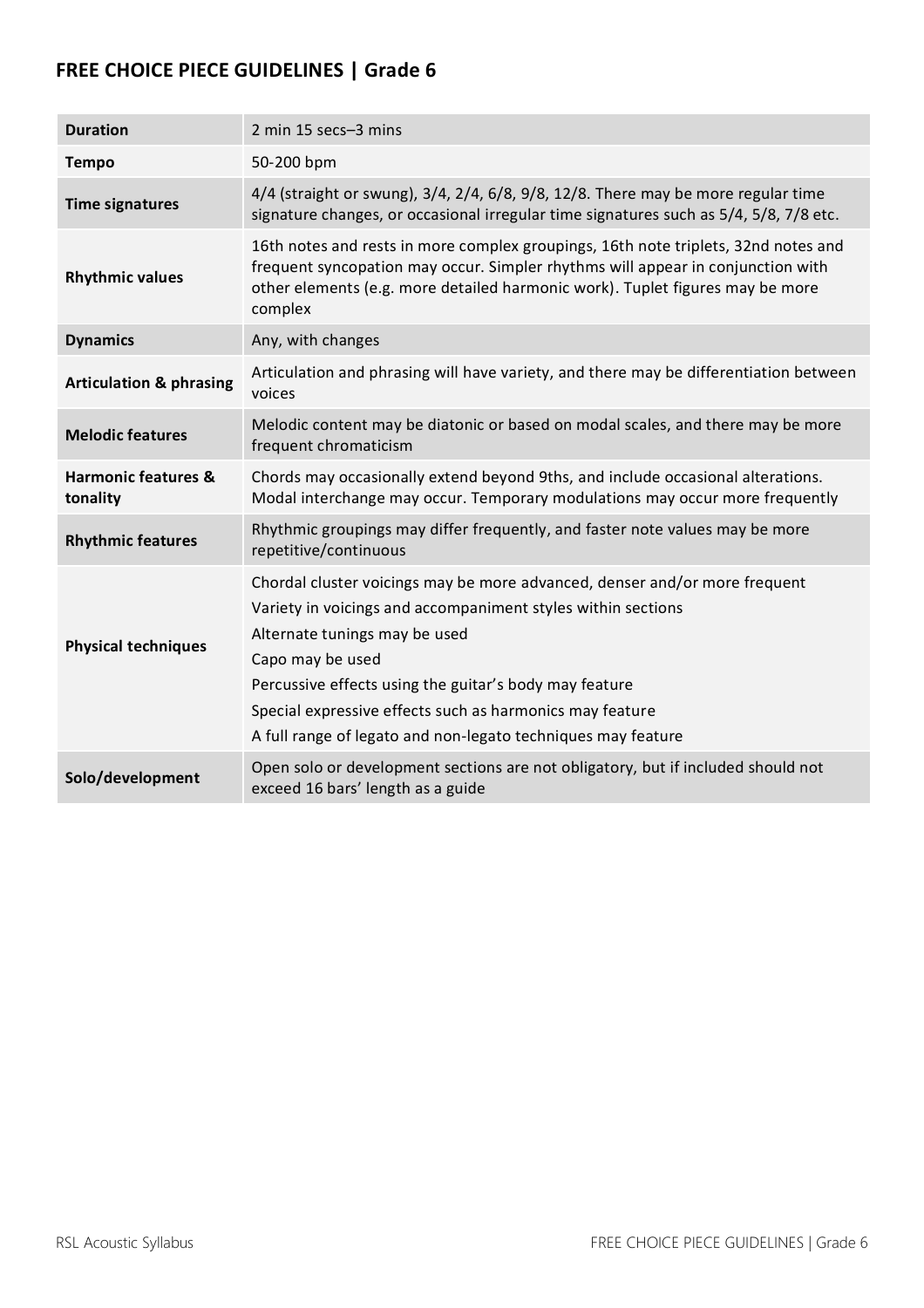| <b>Duration</b>                            | 2 mins 30 secs-3 mins 30 secs                                                                                                                                                                                                                                                                                                                                                                            |
|--------------------------------------------|----------------------------------------------------------------------------------------------------------------------------------------------------------------------------------------------------------------------------------------------------------------------------------------------------------------------------------------------------------------------------------------------------------|
| <b>Tempo</b>                               | 50-200 bpm                                                                                                                                                                                                                                                                                                                                                                                               |
| <b>Time signatures</b>                     | Any, with changes                                                                                                                                                                                                                                                                                                                                                                                        |
| <b>Rhythmic values</b>                     | Any, up to 32nd notes. Complex combinations beyond 16th note triplets will not be<br>frequent, but variations may occur regularly<br>Simpler rhythms will appear in conjunction with other elements (eg. more detailed<br>harmonic work, faster tempos or more complex time signatures). Tuplet figures will<br>show more complexity                                                                     |
| <b>Dynamics</b>                            | Any, with changes, and including strong contrasts                                                                                                                                                                                                                                                                                                                                                        |
| <b>Articulation &amp; phrasing</b>         | Articulation and phrasing may vary regularly<br>Subtlety of control between legato and staccato will be required and there may be<br>different articulations occurring simultaneously                                                                                                                                                                                                                    |
| <b>Melodic features</b>                    | Melodic content may be diatonic or based on modal scales, and there may be<br>frequent chromaticism                                                                                                                                                                                                                                                                                                      |
| <b>Harmonic features &amp;</b><br>tonality | Chord voicings may regularly extend beyond 9ths, and include alterations. Modal<br>interchange may occur. Temporary modulations may occur more frequently                                                                                                                                                                                                                                                |
| <b>Rhythmic features</b>                   | Rhythmic groupings may differ frequently; complex and faster note values may be<br>more repetitive/continuous                                                                                                                                                                                                                                                                                            |
| <b>Physical techniques</b>                 | Voicings and accompaniment styles within sections will show depth and variety of<br>technique<br>Variety in voicings and accompaniment styles within sections<br>Alternate tunings may be used<br>Capo may be used<br>Percussive effects using the guitar's body may feature<br>Special expressive effects such as harmonics may feature<br>A full range of legato and non-legato techniques may feature |
| Solo/development                           | Open solo or development sections are not obligatory, but if included should not<br>exceed 16 bars' length as a guide                                                                                                                                                                                                                                                                                    |